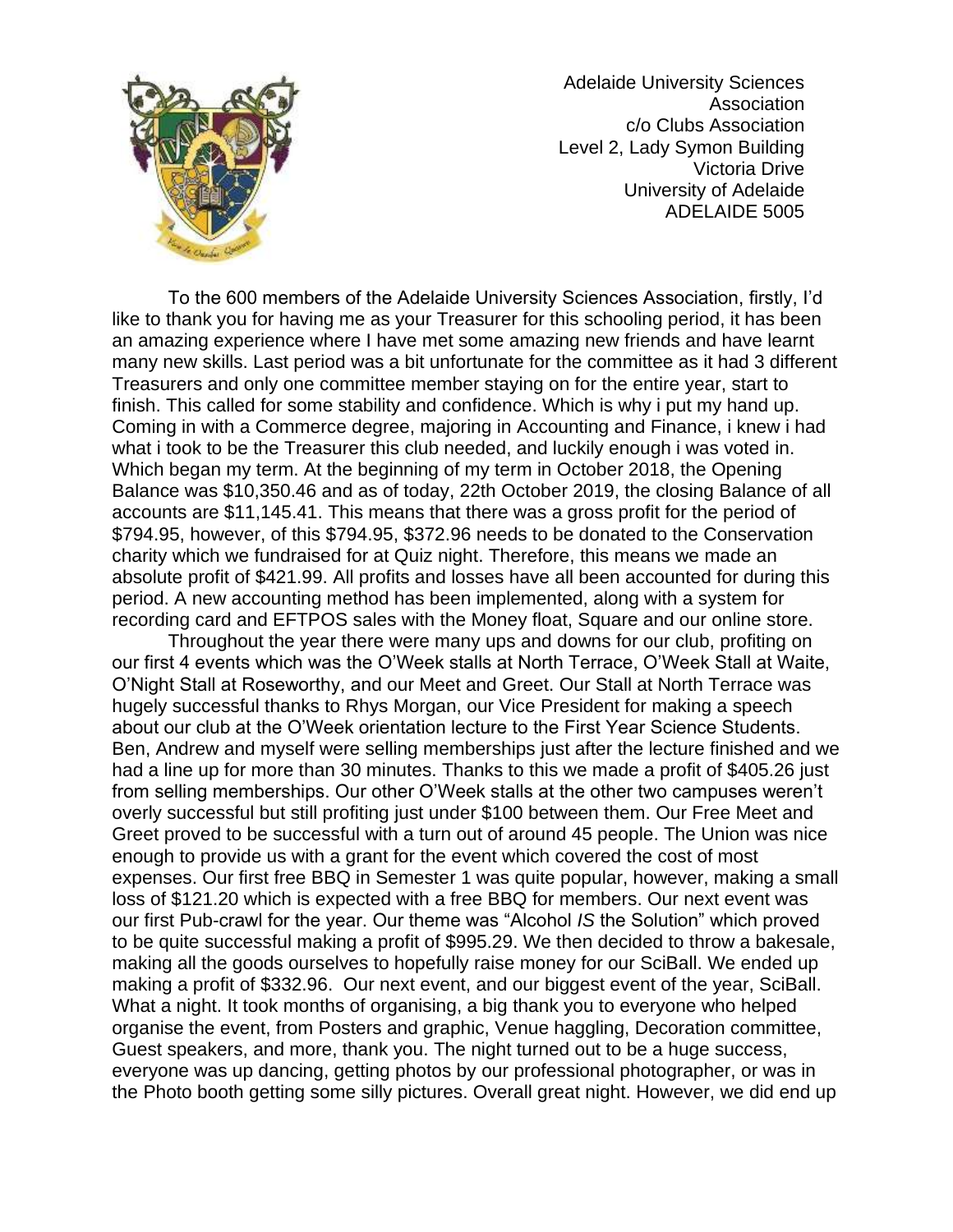making a loss of \$916.80 which was due to the venue function coordinator not quoting us for the correct number of people.

It has been an amazing year and I would like to thank the committee and its members for the opportunity to be treasurer. Also a thankyou to Naomi Smith for your support as President, and the rest of the Executive committee for a great year of leadership. A further thank-you to the rest of the committee, putting up with my specific processes of how to process a sale on either cash or card, I can't believe you put up with me for so long.

Finally, I would like to wish the best of luck to the oncoming 2019/2020 committee, I can't wait for all the things you have planned for next year.

Kind Regards, Matthew Tarran

Treasurer Adelaide University Sciences Association

Event: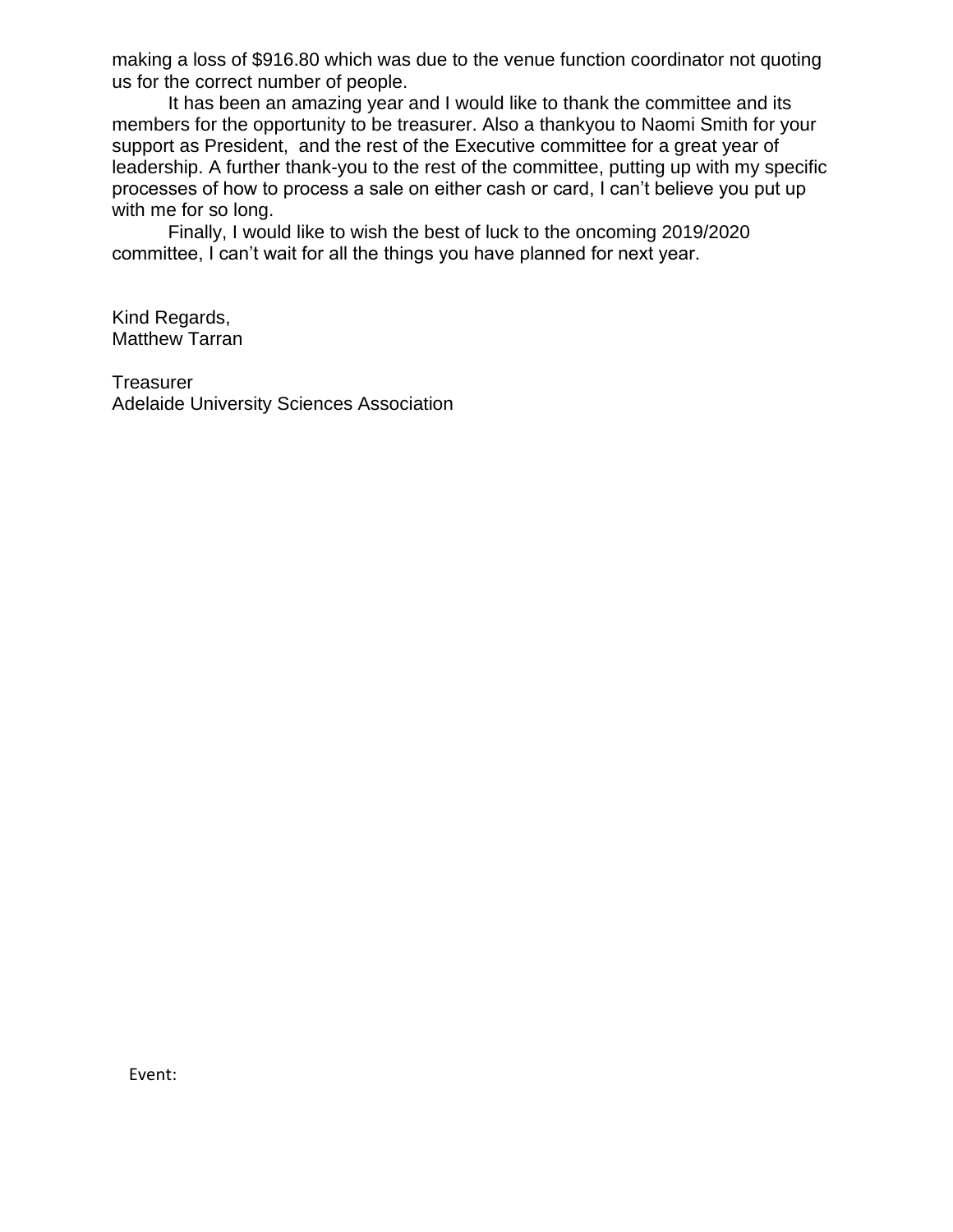Income:

| Memberships                |                                  | 1153.7  |        |
|----------------------------|----------------------------------|---------|--------|
| <b>Grant: New Banner</b>   |                                  | 125     |        |
| Grant: Membership stickers |                                  | 55      |        |
| Interest earned            |                                  | 8.83    |        |
| Total income               |                                  | 1342.53 |        |
|                            | Less: expenses                   |         |        |
|                            | <b>Keyring Tags</b>              |         | 2.85   |
|                            | Keycutting                       |         | 51     |
|                            | O'Week Stall Hire (Tue +<br>Wed) |         | 65.48  |
|                            | Wesbite renewal                  |         | 18.69  |
|                            | Donation: Hutt St. Centre        |         | 393.4  |
|                            | Membership stickers              |         | 44     |
|                            | New Banner                       |         | 102.97 |
|                            | O'Week Fliers                    |         | 77.99  |
|                            | O'Week Posters                   |         | 96.21  |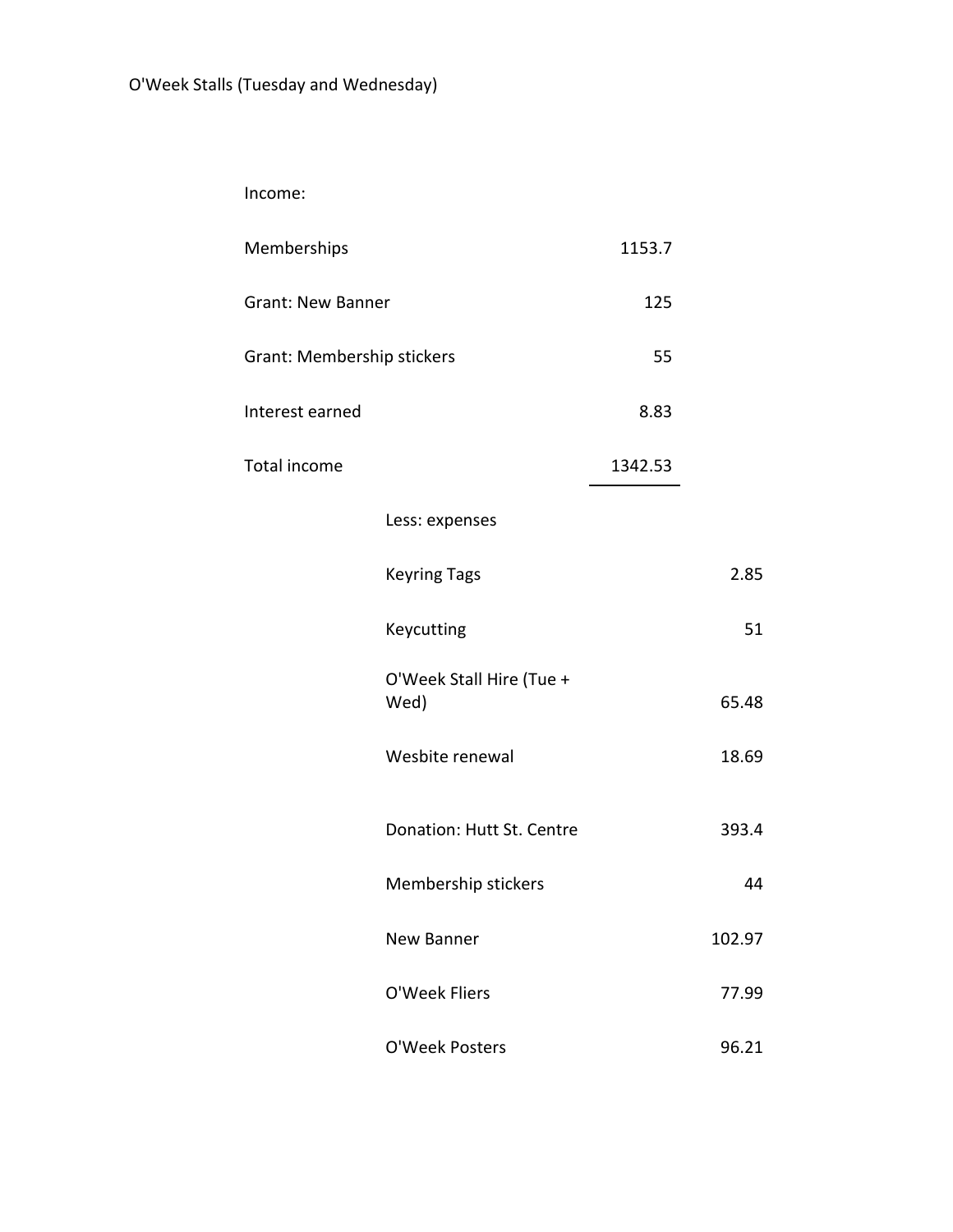| O'Week supplies  | 71.59  |        |
|------------------|--------|--------|
| Interest expense | 13.09  |        |
| Total expenses   | 937.27 |        |
| Profit/ (-Loss)  |        | 405.26 |

O'Week Stall (Waite Campus)

| Income:         |                  |       |      |      |
|-----------------|------------------|-------|------|------|
| Memberships     |                  | 48    |      |      |
| Interest earned |                  | 2.69  |      |      |
| Total income    |                  | 50.69 |      |      |
|                 | Less: expenses   |       |      |      |
|                 | Interest expense |       | 0.89 |      |
|                 | Total expenses   |       | 0.89 |      |
|                 | Profit/ (-Loss)  |       |      | 49.8 |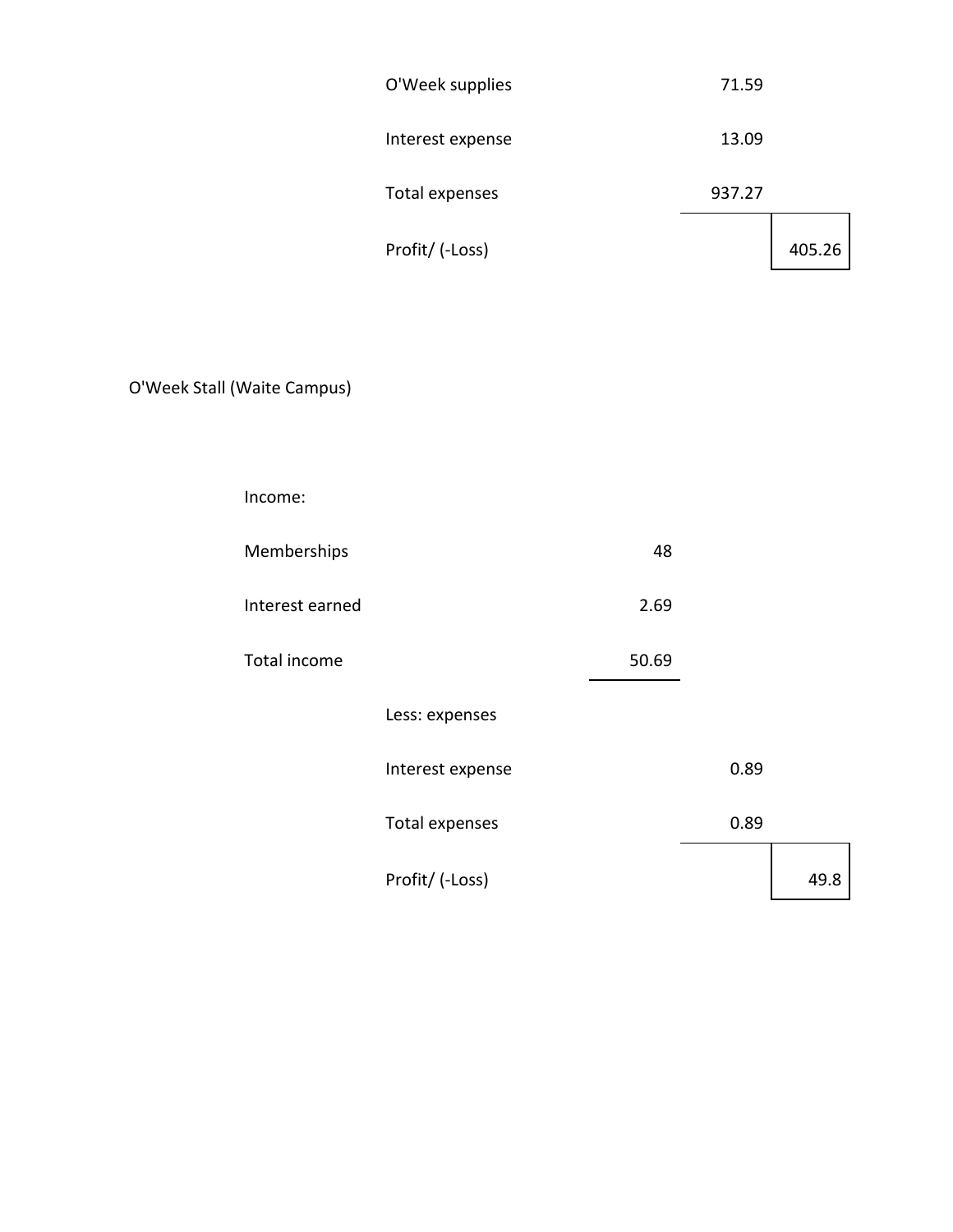O'Night Stall (Roseworthy)

| Income:      |                        |    |       |      |
|--------------|------------------------|----|-------|------|
| Memberships  |                        | 15 |       |      |
| Total income |                        | 15 |       |      |
|              | Less: expenses         |    |       |      |
|              | O'Night stall purchase |    | 11.64 |      |
|              | Interest expense       |    | 0.7   |      |
|              | Total expense          |    | 12.34 |      |
|              | Profit/ (-Loss)        |    |       | 2.66 |

Period 06/03/2019-08/03/2019

Income:

Memberships 30

Total income 30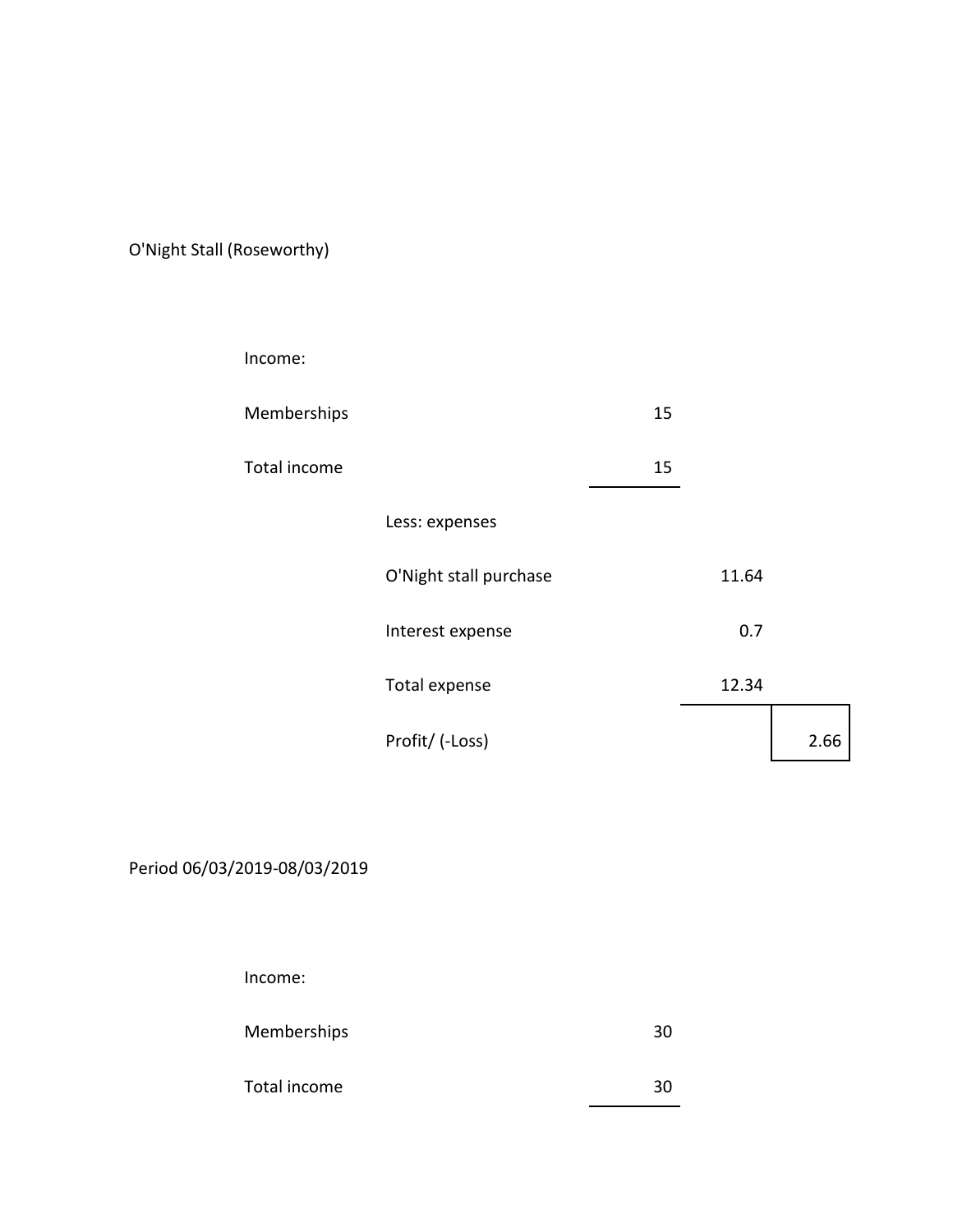|       | Less: expenses   |       |
|-------|------------------|-------|
|       | Interest expense | 2.34  |
|       | Total expenses   | 2.34  |
|       | Profit/ (-Loss)  | 27.66 |
| t and |                  |       |

Meet Greet

| Income:                       |                                 |              |        |
|-------------------------------|---------------------------------|--------------|--------|
| Memberships                   |                                 | 110          |        |
| Refund: Woolworths Bag return |                                 | $\mathbf{1}$ |        |
| <b>Grant: Meet and Greet</b>  |                                 | 480          |        |
| Total income                  |                                 | 591          |        |
|                               | Less: expenses                  |              |        |
|                               | <b>Meet and Greet Supplies</b>  |              | 106.52 |
|                               | Pizza                           |              | 360    |
|                               | Advertising expense             |              | 33.5   |
|                               | Interest expense                |              | 1.66   |
|                               | <b>1st Year Election Snacks</b> |              | 11.4   |
|                               | <b>Total expenses</b>           |              | 513.08 |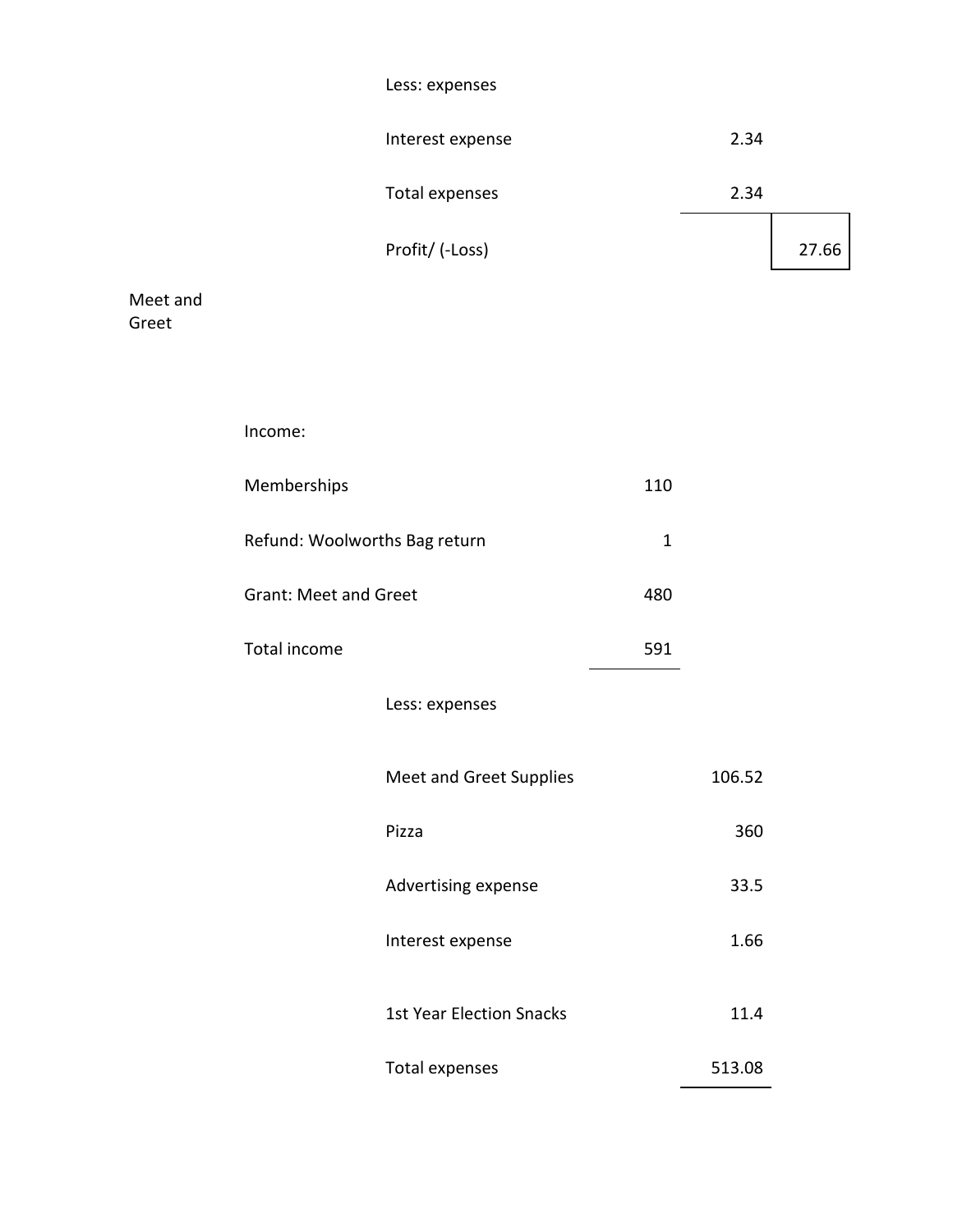Profit/ (-Loss) 77.92

| Semester 1 |  |
|------------|--|
| BBO        |  |

| Income:            |                       |       |       |          |
|--------------------|-----------------------|-------|-------|----------|
| Memberships        |                       | 320   |       |          |
| <b>Drink Sales</b> |                       | 49    |       |          |
| Sausage Sales      |                       | 152.8 |       |          |
| Total income       |                       | 521.8 |       |          |
|                    | Less: expenses        |       |       |          |
|                    | <b>BBQ</b> supplies   |       | 479.5 |          |
|                    | <b>BBQ Hire</b>       |       | 160   |          |
|                    | Interest expense      |       | 3.5   |          |
|                    | <b>Total expenses</b> |       | 643   |          |
|                    | Profit/ (-Loss)       |       |       | $-121.2$ |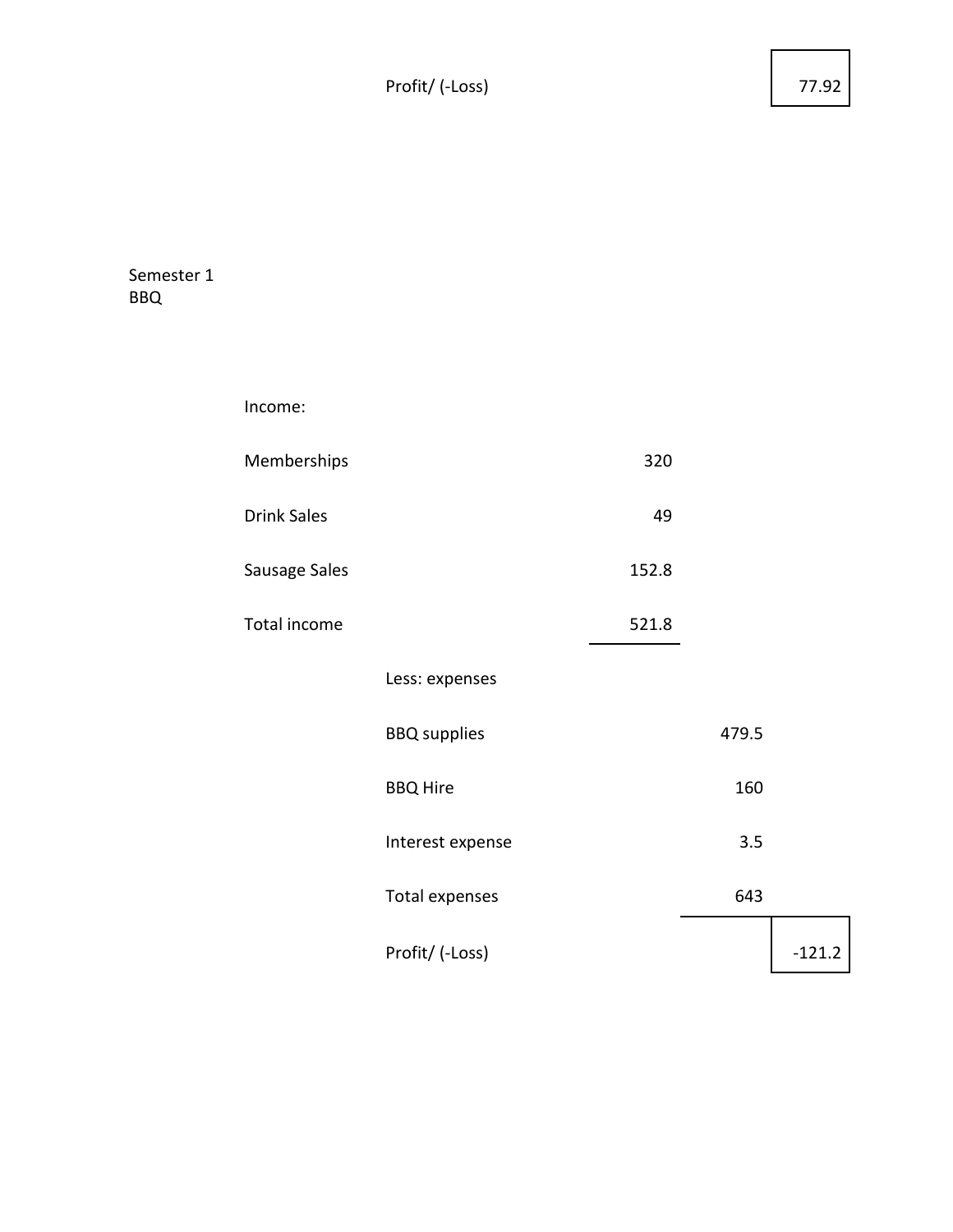## Period 27/03/2019-03/04/2019

| Income:         |                       |      |        |           |
|-----------------|-----------------------|------|--------|-----------|
| Memberships     |                       | 15   |        |           |
| Interest earned |                       | 2.8  |        |           |
| Total income    |                       | 17.8 |        |           |
|                 | Less: expenses        |      |        |           |
|                 | Weebly subscription   |      | 480.47 |           |
|                 | Interest expense      |      | 1.17   |           |
|                 | <b>Total expenses</b> |      | 481.64 |           |
|                 | Profit/ (-Loss)       |      |        | $-463.84$ |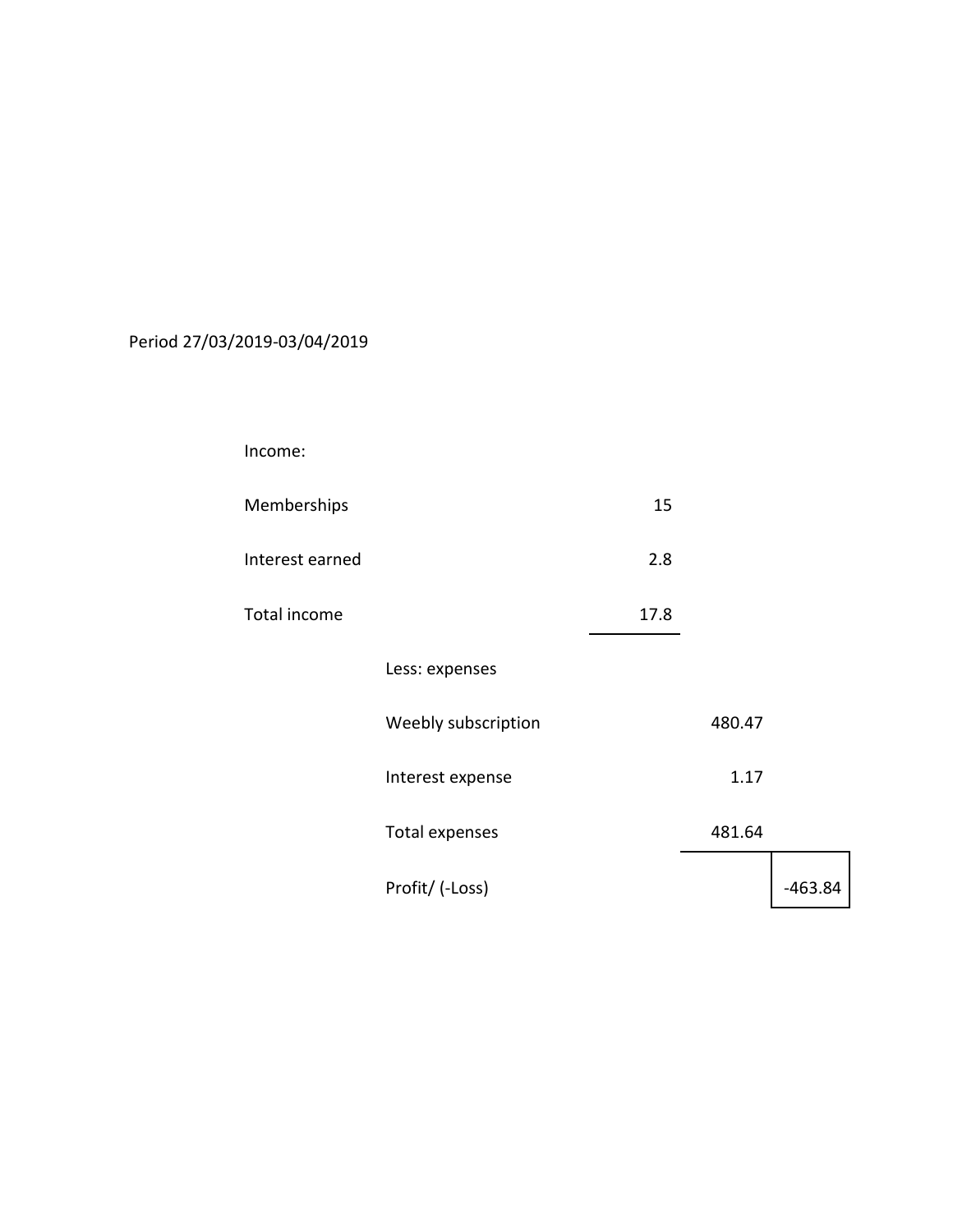Semester 1 Pub-crawl

Income:

| Membership            | 225     |
|-----------------------|---------|
| Pub-crawl shirt sales | 3250    |
| Interest earned       | 1.01    |
| Float reconciliation  | 0.5     |
| Total income          | 3476.51 |

Less: expenses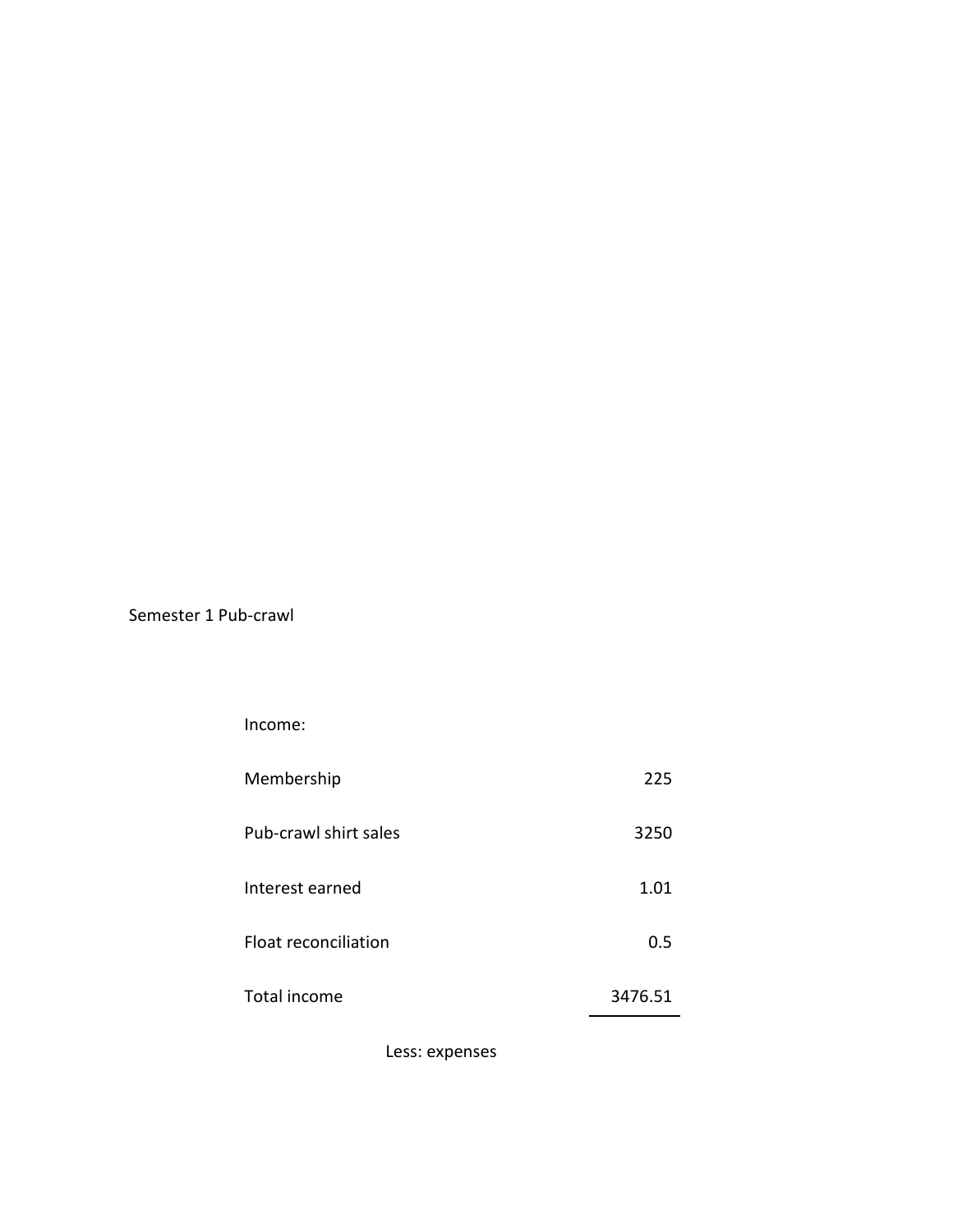| Pub-crawl shirts       | 2312.54 |     |
|------------------------|---------|-----|
| Advertising expense    | 10      |     |
| Pub-crawl Photographer | 100     |     |
| Interest expense       | 58.68   |     |
| Total expenses         | 2481.22 |     |
| Profit/ (-Loss)        |         | 995 |

Evolution Week

| Income:                      |                         |       |       |   |
|------------------------------|-------------------------|-------|-------|---|
| <b>Grant: Evolution week</b> |                         | 72.95 |       |   |
| Total income                 |                         | 72.95 |       |   |
|                              | Less: expenses          |       |       |   |
|                              | Evolution week supplies |       | 14.95 |   |
|                              | Pizza                   |       | 58    |   |
|                              | Total expenses          |       | 72.95 |   |
|                              | Profit/ (-Loss)         |       |       | 0 |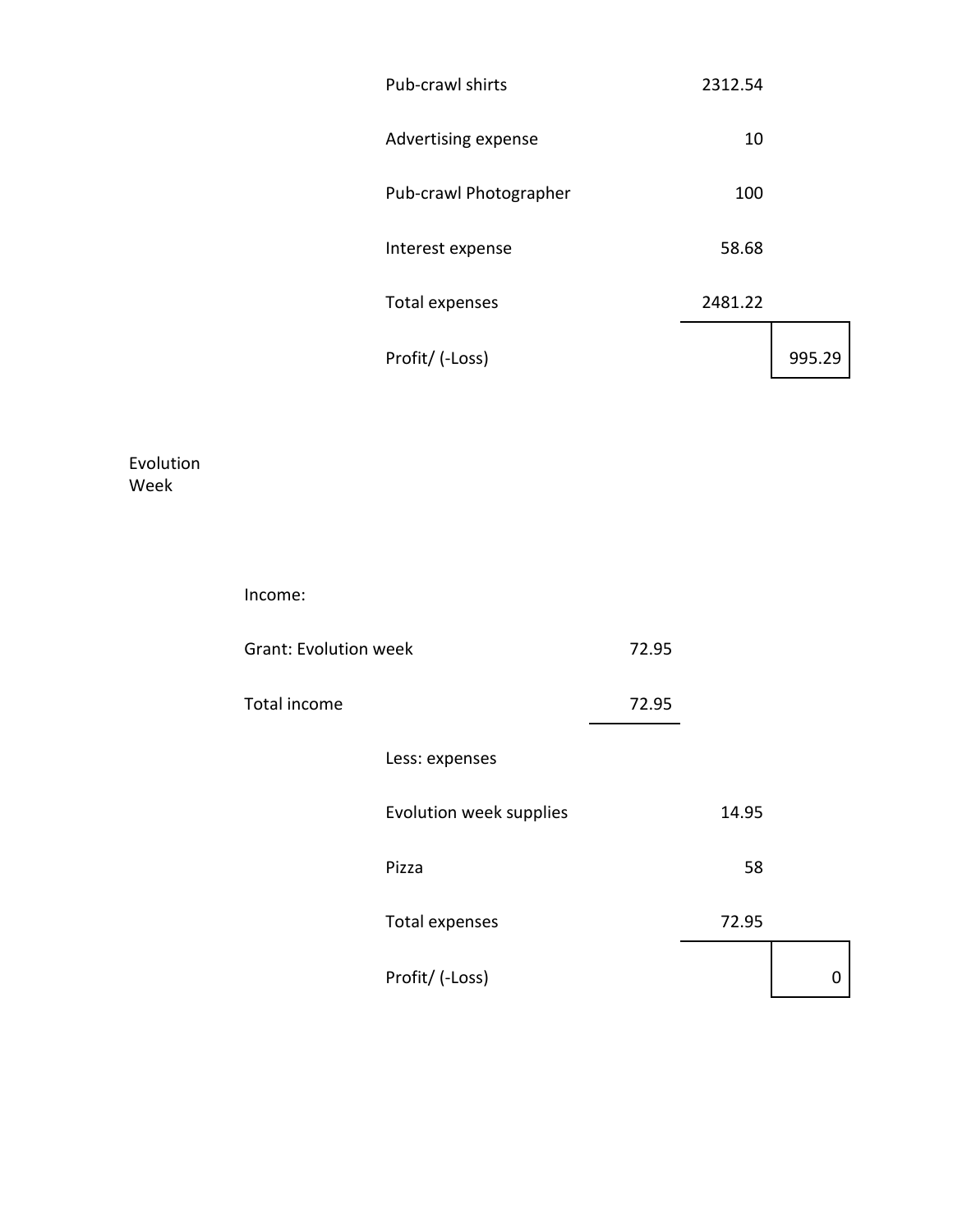Bakesale

Income:

| <b>Sales</b> |                          | 347.2 |       |        |
|--------------|--------------------------|-------|-------|--------|
| Total income |                          | 347.2 |       |        |
|              | Less: expenses           |       |       |        |
|              | <b>Bakesale supplies</b> |       | 14.24 |        |
|              | Total expenses           |       | 14.24 |        |
|              | Profit/ (-Loss)          |       |       | 332.96 |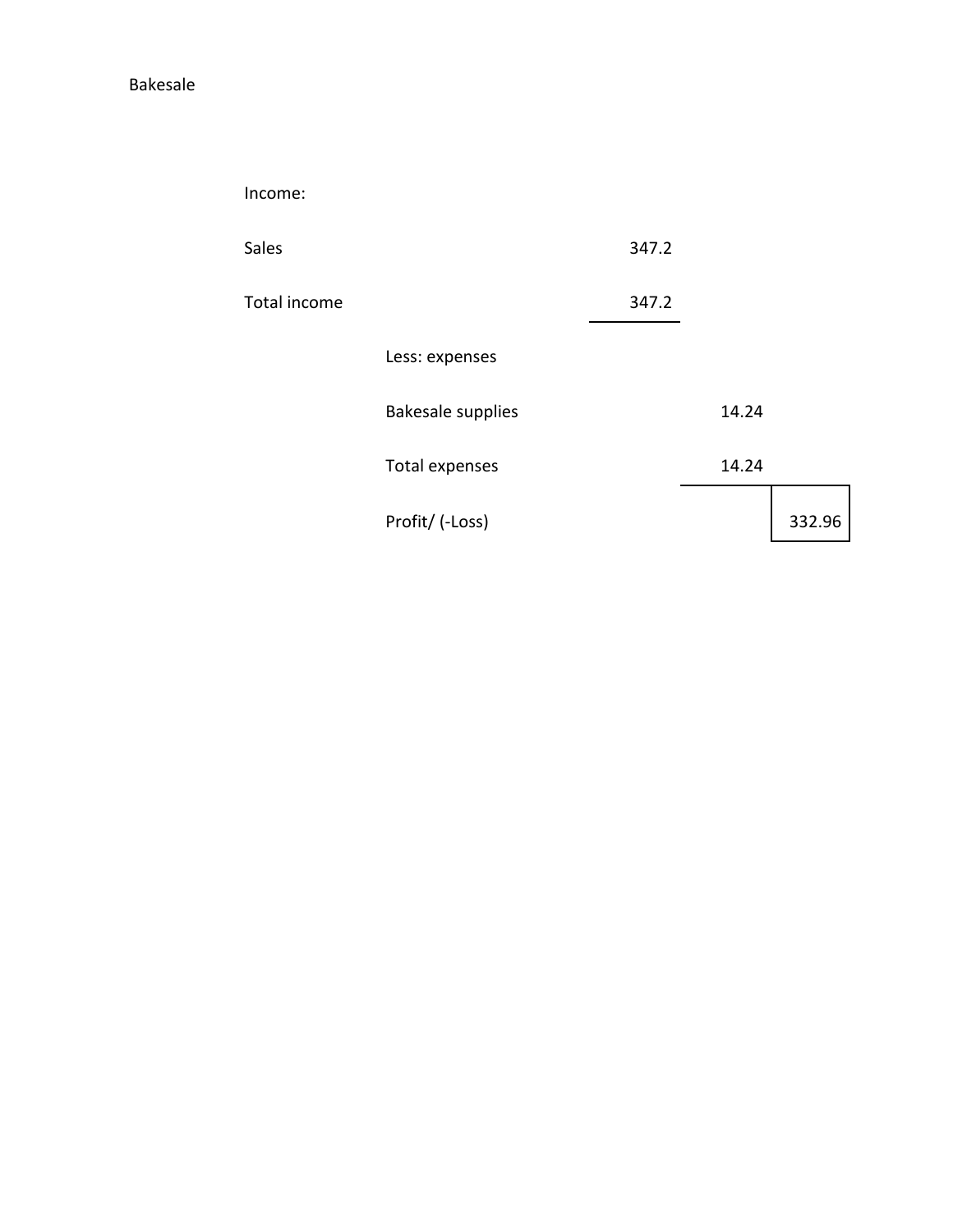SciBall

| Income:                     |                      |          |          |
|-----------------------------|----------------------|----------|----------|
| Memberships                 |                      | 80       |          |
| <b>SciBall Ticket Sales</b> |                      | 21170    |          |
| Interest earned             |                      | 1.81     |          |
| Total income                |                      | 21251.81 |          |
|                             | Less: expenses       |          |          |
|                             | Venue Hire           |          | 18500    |
|                             | Decoration           |          | 1378.22  |
|                             | Interest expense     |          | 426.9    |
|                             | Photographer expense |          | 135      |
|                             | Photobooth expense   |          | 600      |
|                             | Advertising expense  |          | 74.49    |
|                             | Flowers for guests   |          | 70       |
|                             | Final deposit        |          | 984      |
|                             | Total expenses       |          | 22168.61 |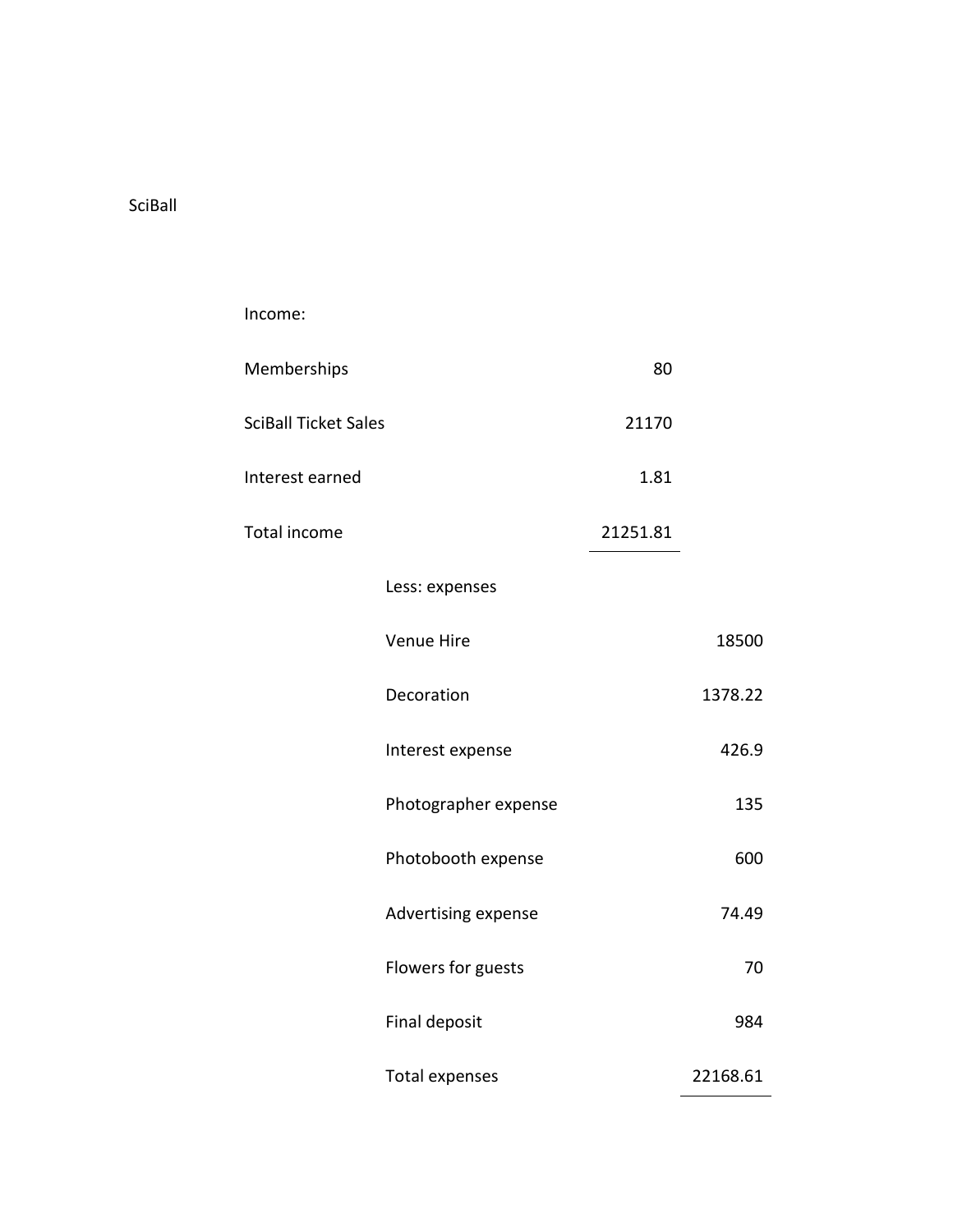Profit/ (-Loss) 4916.8

## Semester 2 O'Week

| Income:         |                       |        |       |       |
|-----------------|-----------------------|--------|-------|-------|
| Memberships     |                       | 96     |       |       |
| Interest earned |                       | 4.96   |       |       |
| Total income    |                       | 100.96 |       |       |
|                 | Less: expenses        |        |       |       |
|                 | Interest expense      |        | 1.58  |       |
|                 | Stall purchase        |        | 43.29 |       |
|                 | <b>Total expenses</b> |        | 44.87 |       |
|                 | Profit/ (-Loss)       |        |       | 56.09 |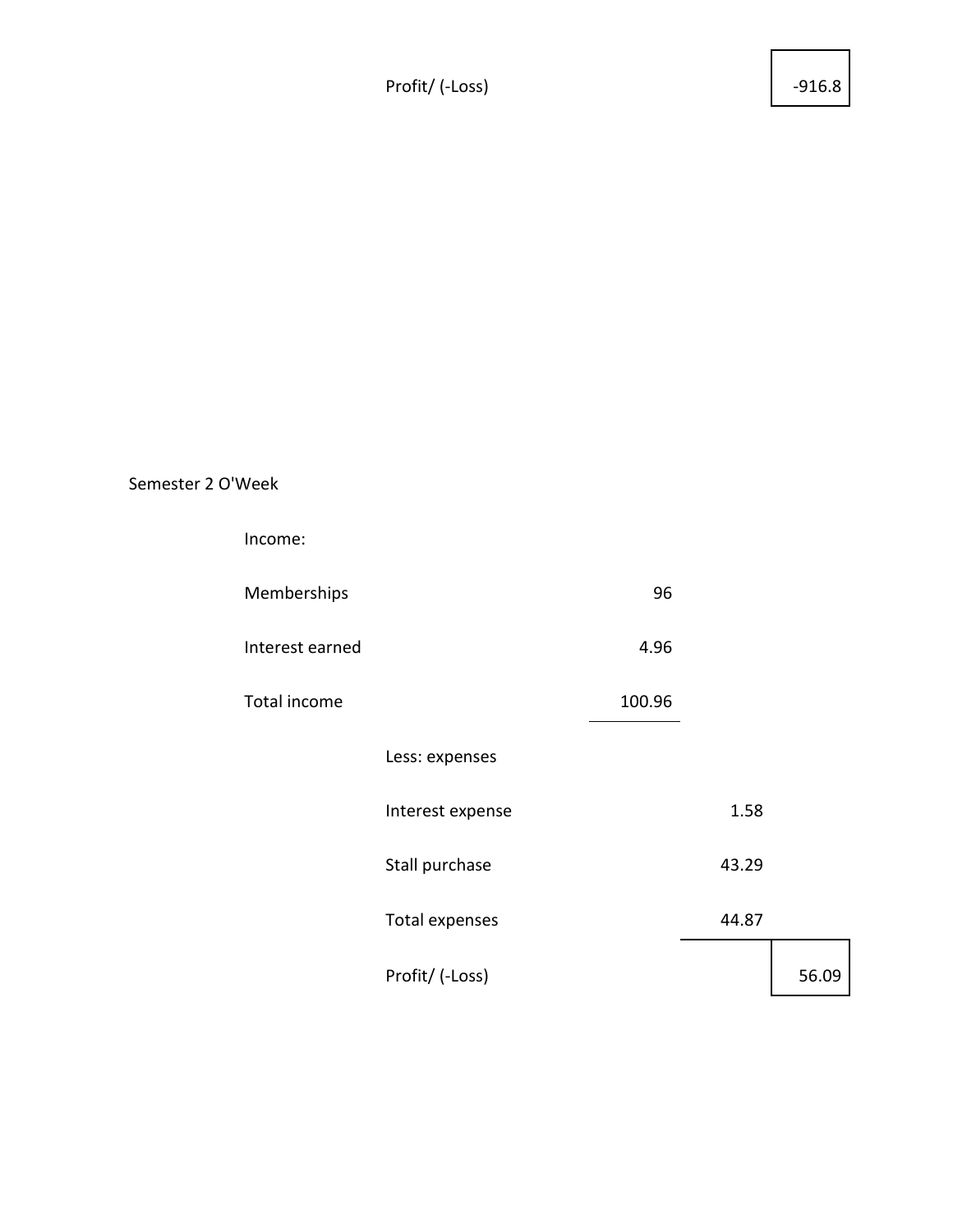Semester 2 BBQ

| Income:         |                |        |  |
|-----------------|----------------|--------|--|
| Memberships     |                | 75     |  |
| <b>Sausages</b> |                | 100    |  |
| Soft drinks     |                | 35.65  |  |
| Total income:   |                | 210.65 |  |
|                 | Less: expenses |        |  |

BBQ Hire 160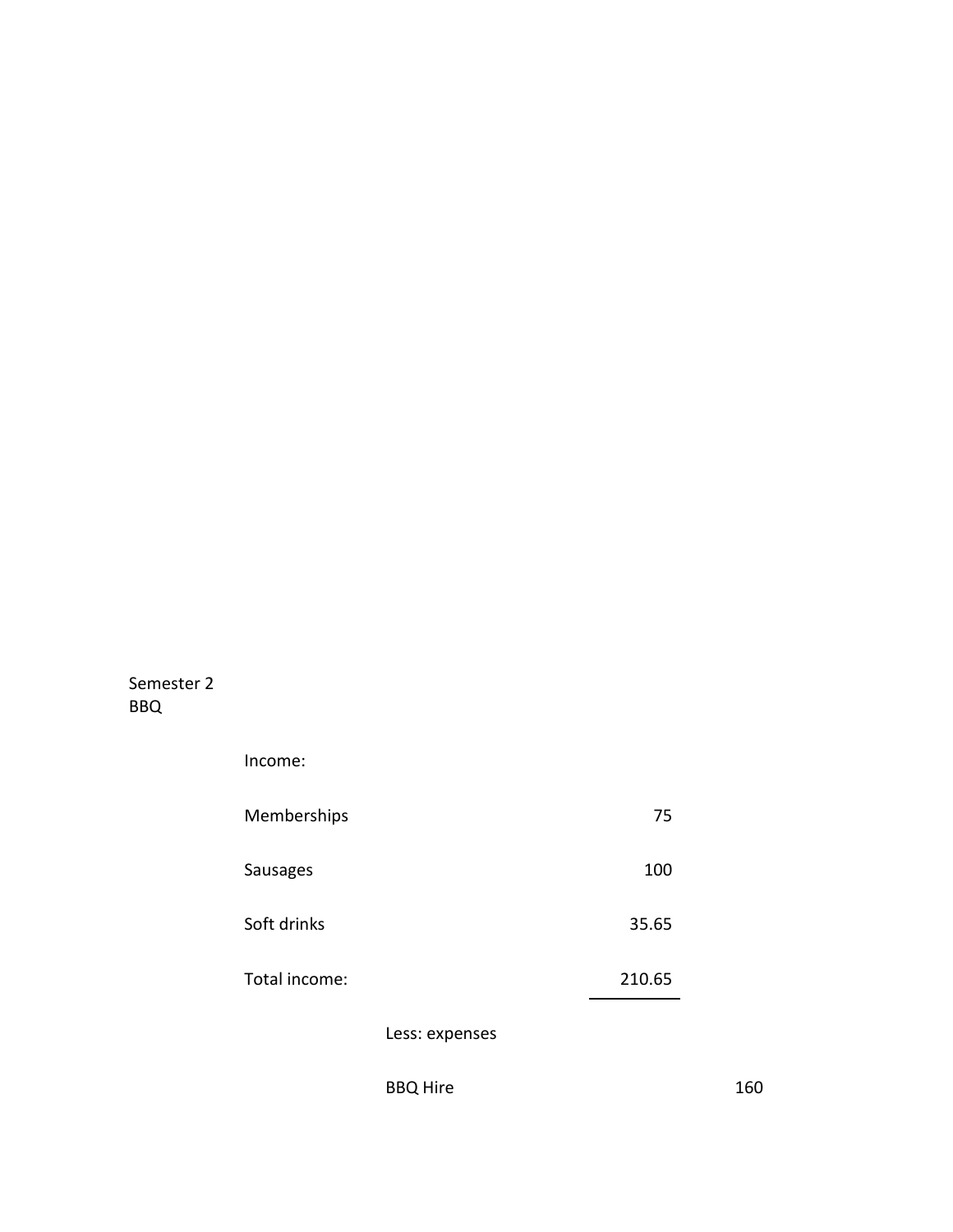| <b>BBQ Supplies</b> | 323.55 |           |
|---------------------|--------|-----------|
| Interest expense    | 1.36   |           |
| Total expenses      | 484.91 |           |
| Profit/ (-Loss)     |        | $-274.26$ |

Semester 2 Pub-crawl (In collaboration with RACI)

Income:

Membership sales 120

Pub-crawl shirt sales 2910

Interest earned 2.56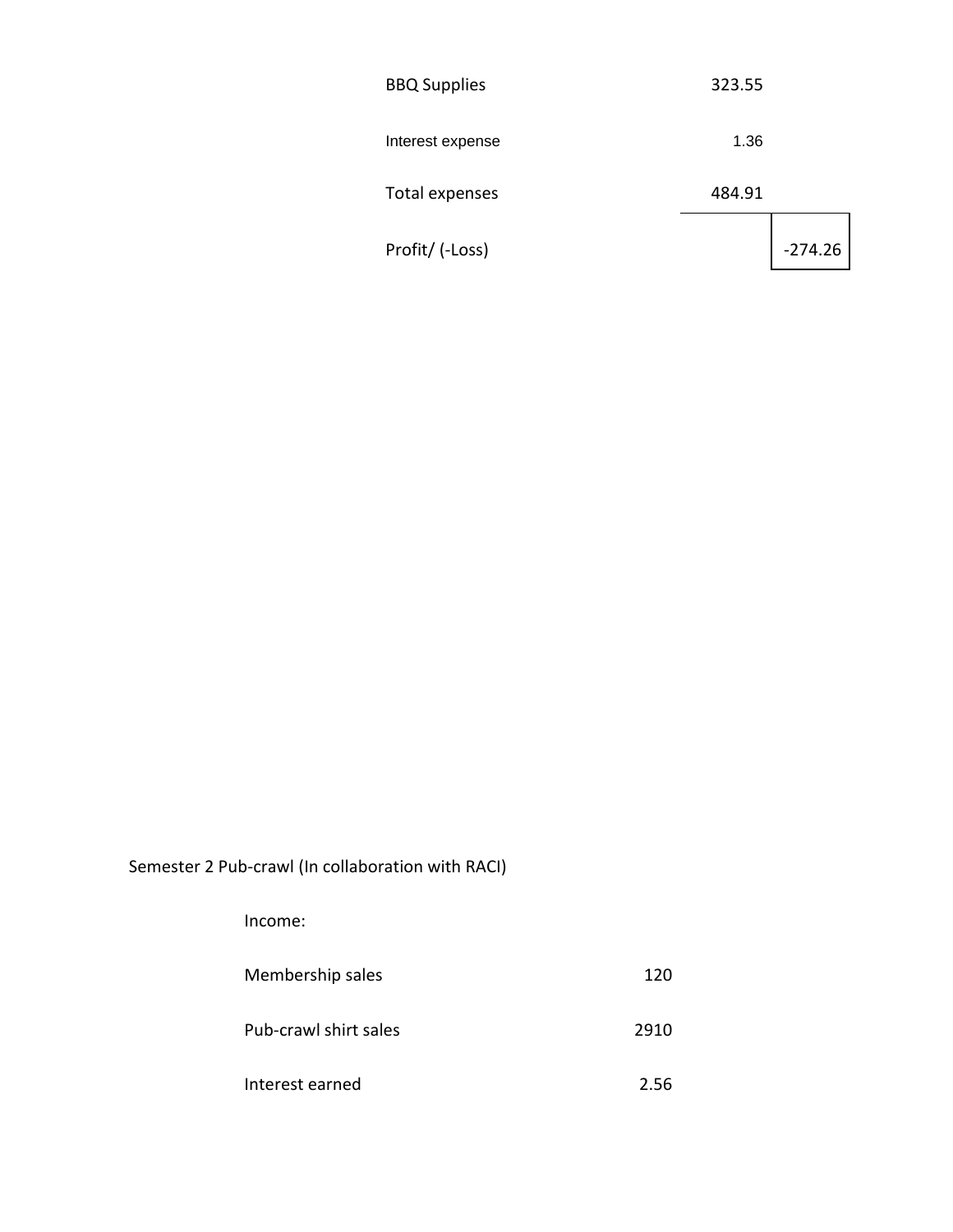| Total income: |                                      | 3032.56 |         |        |
|---------------|--------------------------------------|---------|---------|--------|
|               | Less: expenses                       |         |         |        |
|               | Pub-crawl Shirt                      |         | 2415    |        |
|               | Interest expense                     |         | 54.89   |        |
|               | Photographer                         |         | 150     |        |
|               | Total expenses:                      |         | 2619.89 |        |
|               | Total Profit/ (-Loss)                |         |         | 412.67 |
|               | Total profit attributable<br>to RACI |         |         | 290.11 |
|               | Less: distributed profit             |         | 52.22   |        |
|               | Profit/(-Loss)                       |         |         | 360.45 |

Quiz night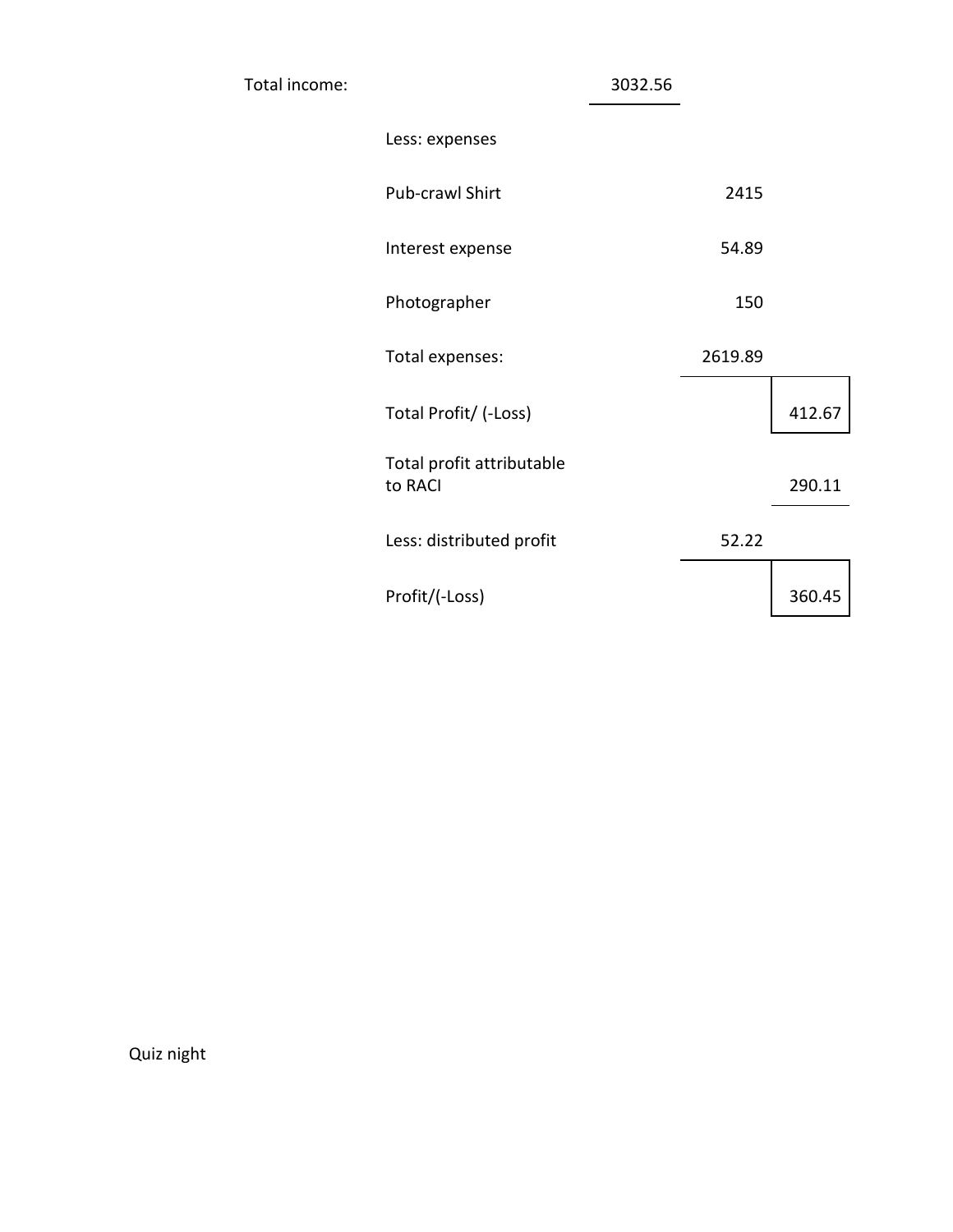Income:

| Quiz night ticket sales |                                      | 620     |        |        |
|-------------------------|--------------------------------------|---------|--------|--------|
| Drink sales             |                                      | 516     |        |        |
| other income            |                                      | 141.45  |        |        |
| Total income:           |                                      | 1277.45 |        |        |
|                         | Less: expenses                       |         |        |        |
|                         | Quiz night supplies                  |         | 171.81 |        |
|                         | Security hire                        |         | 197.47 |        |
|                         | Pizza                                |         | 416.4  |        |
|                         | Chair hire                           |         | 100    |        |
|                         | interest expense                     |         | 18.81  |        |
|                         | Total expenses:                      |         | 904.49 |        |
|                         | Total Profit/ (Loss)                 |         |        | 372.96 |
|                         | Total profit attributable to charity |         |        | 372.96 |
|                         | Profit/ (Loss)                       |         |        | 0      |

## Career night

Income:

Career night ticket sales 100